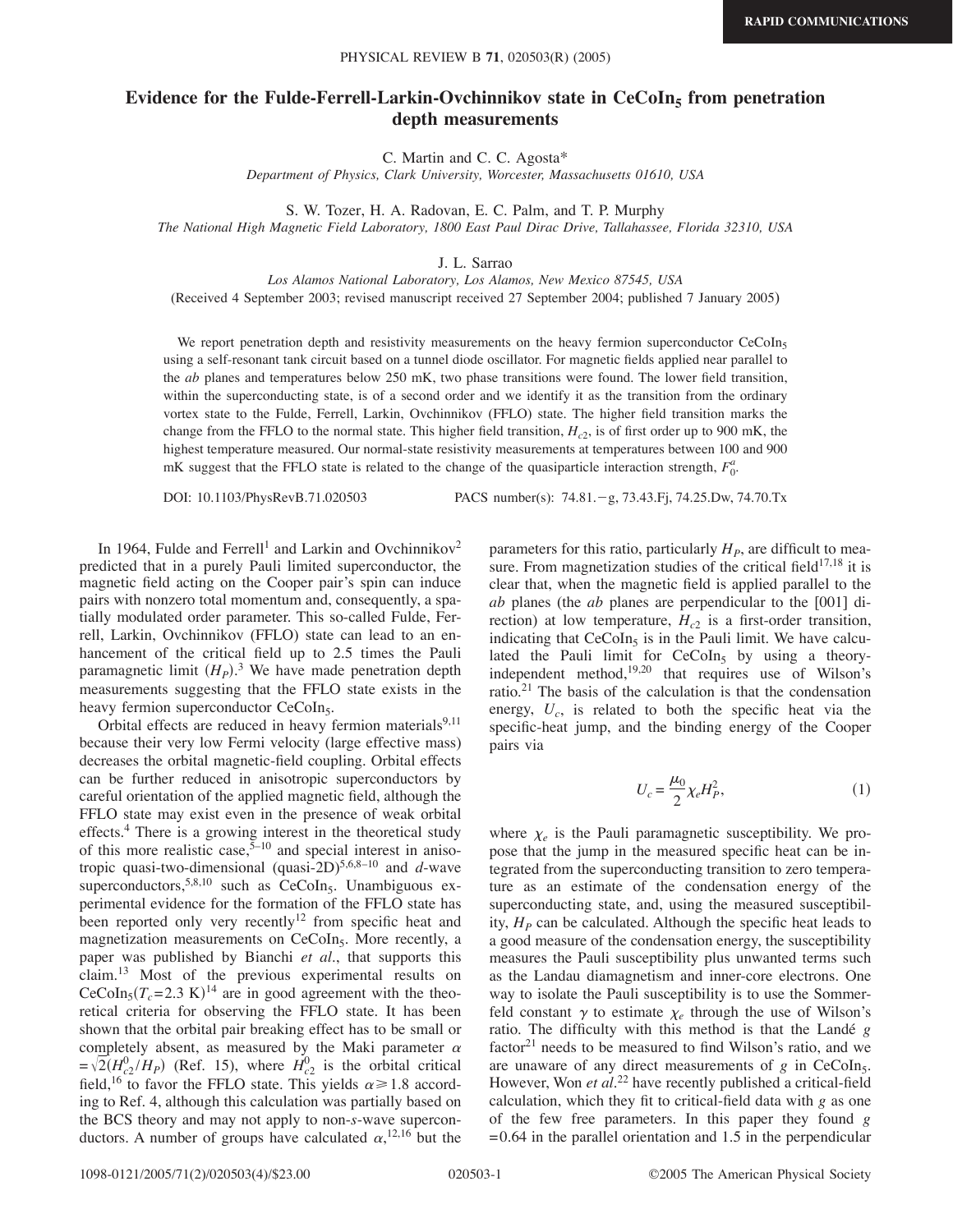orientation. Using data for  $\gamma$ ,  $\Delta C$ , and  $H_{c2}(0)$  ( $H_{c2\parallel}^{0}=31.5$  T and  $H_{c2\perp}^{0}$  = 12.5 T),<sup>12,14,17</sup> we calculated the Pauli limit in CeCoIn<sub>5</sub> to be 7.3 and 4.8 T, yielding  $\alpha = 6.1$  and 3.7 when *B* is parallel and perpendicular to the *ab* planes, respectively. Higher values of  $H<sub>P</sub>$  can be justified if CeCoIn<sub>5</sub> is not a Fermi liquid as is discussed below. These Pauli limits show that with *H* perpendicular to the *ab* planes, where the critical field was found to be 5.0 T,  $H_{c2}$  is near the Pauli limit, but in the orientation with *H* along the *ab* planes  $H_{c2}$  is above the Pauli limit, consistent with an FFLO state.

The enhancement of the upper critical field in the FFLO state can be particularly substantial for a 2D superconductor<sup>24</sup> and de Haas-van Alphen data on CeCoIn<sub>5</sub> indicate a pronounced quasi-2D Fermi surface.<sup>25,26</sup> Specific-heat data, $^{23}$  and thermal-conductivity measurements, $^{27}$  suggest the presence of nodes in the superconducting gap, which is important to characterize the FFLO state.<sup>3,9,11</sup> Another requirement for the FFLO state is that the superconductor be in the *clean* limit,  $l \ge \xi$ , where *l* is the mean-free path of the quasiparticles and  $\xi$  is the superconducting coherence length. With  $l \ge 810$  Å and  $\xi \le 58$  Å based on Refs. 23 and 17, CeCoIn<sub>5</sub> meets this requirement.

We present tunnel diode oscillator (TDO) measurements on CeCoIn<sub>5</sub> to fields of 18 T, at different orientations and temperatures between 60 and 900 mK. The TDO is a selfresonant tank circuit, where the sample is placed in the coil with the *ab* planes perpendicular to the ac magnetic field.<sup>28</sup> In this orientation, the penetration depth is measured parallel to the *ab* planes. Crystal platelets of  $CeCoIn<sub>5</sub>$  with approximate dimensions of 1.0-mm diam $\times$ 0.1-mm thick and 0.3 -mm diam $\times$ 0.1-mm thick were placed in a 1.33-mm and a 0.35-mm diam coil, respectively. Details of the sample growth and characterization can be found in Ref. 14. A thermometer was placed on the rotating platform so that we were able to account for the dc power added by the TDO circuit. The data reported in this article comes from the large sample where the resonant frequency of the circuit at 80 mK was  $\simeq$  189 MHz. The smaller sample and coil at 1.2 GHz yielded similar results. For a TDO experiment, the relative change in the resonant frequency is proportional to the change in the penetration depth  $[\Delta f/f_0 = \eta(\Delta \lambda/\lambda_0)]$ . Obtaining absolute values of the penetration requires a careful calculation of the constant  $\eta$ , which depends on the coil and sample geometries and the demagnetization factor. We did not calibrate the system for obtaining absolute values, but we measured and subtracted the influence of the background by running the system both with and without the sample. In the normal state, the penetration is limited by the skin depth  $(\delta \propto \sqrt{\rho})$ , and we were able to measure the change in resistivity with magnetic field and temperature.

Our *H*-*T* phase diagram for the field applied perpendicular to the *ab* planes is in very good agreement with the magnetization data $17$  as is shown in Fig. 1. Analysis of our data shows that this transition changes from first to second order between 425 and 815 mK, where we no longer observed a sharp jump in the TDO frequency at  $H_{c2}$ , which is similar to other experiments.<sup>16,17</sup> To the lowest temperature measured, we do not see evidence for the FFLO state in the perpendicular direction, although we note that the shape of the 62.7-mK sweep is different than the higher temperature sweeps.



FIG. 1. The relative change in frequency with magnetic field at different temperatures for *H* perpendicular to the *ab* planes. The two sweeps above 800 mK do not feature a clear jump in frequency at  $H_{c2}$ . The inset displays the  $H_{c2}$  vs temperature for this orientation. The filled diamonds represent our data, and the open diamonds, circles, and bowties are magnetization data from Ref. 17.

Figure 2 shows the relative change in frequency with magnetic field when the field is applied parallel to the *ab* planes. In this orientation the contribution to the penetration depth due to the vortices is minimized in accordance with theory<sup>29</sup> and as is evidenced by the linear penetration low temperatures. As can be seen in Fig. 2, there is a lower field kink, or continuous transition reflected by the change of the slope of the penetration depth versus field, followed by a sharp jump at higher field. We assign the kink, a secondorder transition, to the ordinary vortex state (VS)-FFLO transition and the upper transition, which is first order, to the FFLO-normal-state transition. Theoretically,<sup>8,9,11</sup> unlike originally predicted, the transition at the lower critical field could be of second order, as seen in our data. Above *T*  $\approx$  250 mK, the second-order transition is no longer present. The data shows only the first-order phase transition up to the



FIG. 2. The relative change in frequency with magnetic field at different temperatures for *H*/ /*ab* planes. The dotted line in the main figure shows the trend set by the London penetration depth. The inset shows the raw data at 83.6 mK, and the influence of the empty coil background.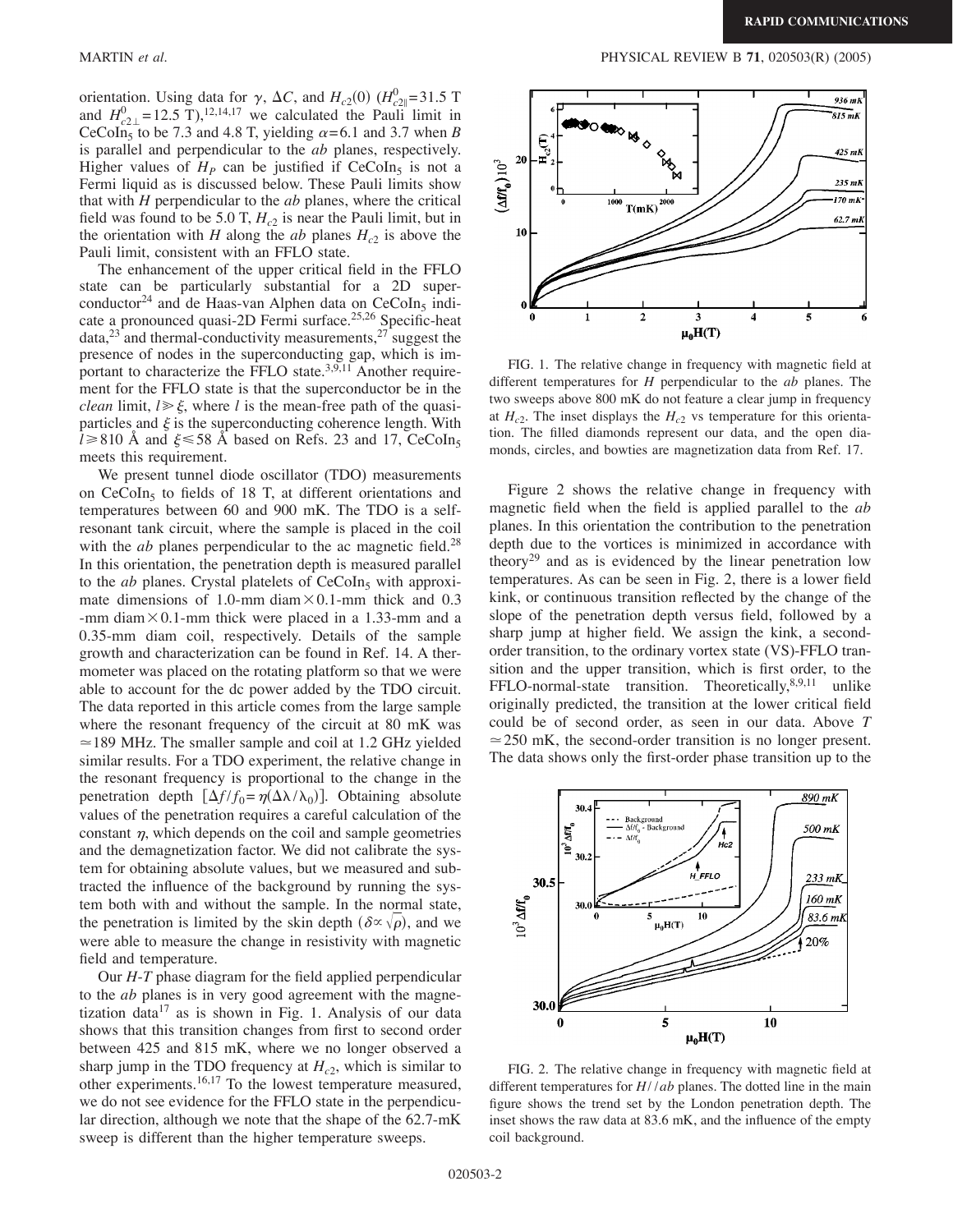

FIG. 3. Critical field as a function of temperature for *H*/ /*ab*. The filled symbols represent our data: the upper critical field (diamonds), the FFLO transition from the point of inflection (equilateral triangles), and the FFLO from the position of the *kink* (squares). Open symbols are data from other studies: specific heat from Ref. 12 (circles and dotted circles) and magnetization (Ref. 17) (diamonds) and (Ref. 18) (squares).

dilution refrigerator limit of 900 mK, as seen in Fig. 2. This first-order transition was predicted by Maki for a type-II superconductor with a large  $\alpha$  parameter, below 0.56 $T_c$ , albeit for the dirty limit.<sup>15</sup>

The distinguishing feature of the FFLO state is that the sign of the order parameter alternates spatially, either sinusoidally or more abruptly as the magnetic field approaches the FFLO-normal-state phase line.<sup>11,30</sup> The penetration depth, which is a function of the order parameter<sup>31</sup> ( $\lambda \propto 1/|\psi|$  and  $\alpha$ 1/ $\sqrt{n_s}$ , is sensitive to the density of superconducting electrons,  $n<sub>s</sub>$ . If the order parameter oscillates and is no longer uniform, then the average density of superconducting electrons will be less and the penetration depth will increase. As a model we calculated the change in penetration if the order parameter started as a square wave at the VS-FFLO transition with the same amplitude as the VS state, to a sine wave at the FFLO-normal-state transition, based on Ref. 30. The result was that the penetration depth should increase by 20% beyond the trend that already exists in the VS. This is very close to what we measure, as shown in Fig. 2. It is important to mention that the VS-FFLO transition occurs within the superconducting state where resistance measurements, of course, cannot see any signal change.

In Ref. 12 the FFLO state has been observed up to *T*  $\sim$  350 mK and  $B_{FFLO}$  is almost 1-T higher than the values we obtain. One possible explanation for the difference in the position of the VS-FFLO transition may be that the penetration depth and the specific heat measure different aspects of the VS-FFLO phase transition. To try and understand this discrepancy, we have calculated the second derivative of the penetration depth with respect to the field  $\lambda''$ . We see a peak in  $\lambda''$  corresponding to the point of maximum curvature or the obvious kink in the penetration depth measurement near 9.5 T. The second easily identifiable feature in  $\lambda''$  is where it crosses zero, signifying an inflection point. The zero of  $\lambda''$ corresponds to the end of the second-order transition as measured by the TDO, and this point matches the transition as



FIG. 4. The penetration depth as a function of magnetic field applied at different angles with respect to the *ab* planes. The FFLO transition goes away due to increasing orbital effects, however, the superconducting to normal-state transition remains first order, as also was found in Refs. 17 and 12.

measured by specific-heat data (see Fig. 3).<sup>12</sup> Given that  $\lambda''$  is monotonic and has no zero crossings when the angle is greater than 15° (see Fig. 4) or the temperature is greater than 250 mK, and that the change in the slope of the penetration depth is consistent with an oscillating order parameter, this data provides clear evidence of an FFLO state in  $CeCoIn<sub>5</sub>$ .

As we have mentioned, the large jump in penetration depth that we associate with the first-order upper critical field matches very well with data previously obtained by other techniques, as seen in Fig. 3. Yet, as can be seen in Fig. 2, with increasing temperature, the height of the first-order transition increases. This increase is due to the change in resistivity of the normal state. By measuring the relative change in frequency with temperature, at a field of  $B=12$  T parallel to the *ab* planes, we were able to observe the relative change in resistivity in the field-induced normal state (Fig. 5). For temperatures below  $T \approx 300$  mK a variable power-law fit of the data yields a power of 1.92 which is close to 2, the value expected for a Fermi liquid (FL). In contrast, the two points at higher temperature depart from the power-law curve, indicating a change in the behavior of the system to a non-Fermi liquid (NFL). We are aware of very recent similar



FIG. 5. Change in behavior of the normal-state resistivity with temperature at 12 T. The change suggests FL to NFL behavior as the temperature is increased. The lines are power law and linear fits.